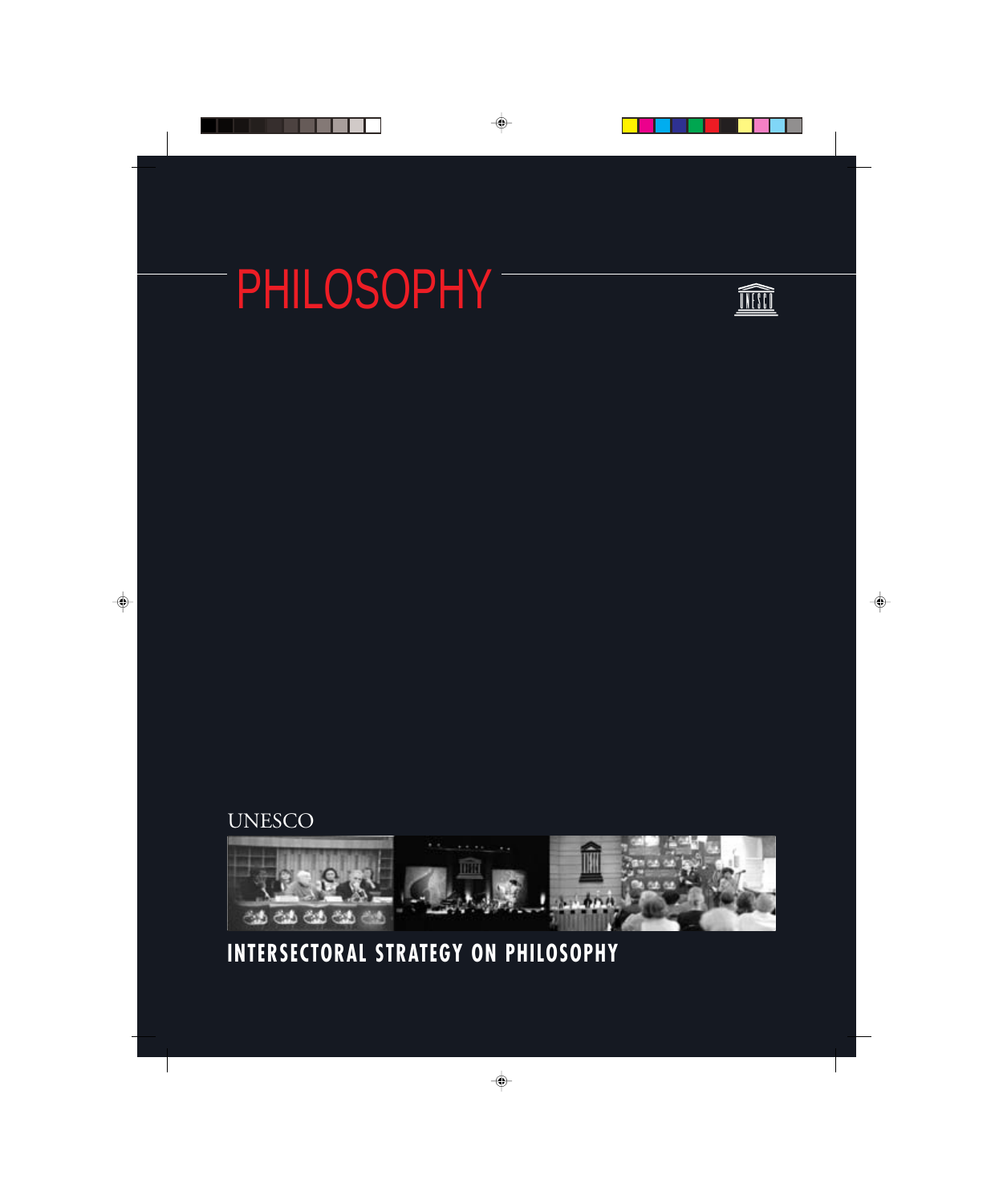Published in 2006 by The United Nations Educational, Scientific and Cultural Organization Social and Human Sciences Sector 7, place de Fontenoy, 75350 Paris 07 SP

> Human Security, Democracy and Philosophy Section Tel. : +33 1 45 68 45 52 Fax : +33 1 45 68 57 29 E-mail: philosophy&human[-sciences@unesco.org](mailto:sciences@unesco.org) Web: [www.unesco.org/shs/philosophy](http://www.unesco.org/shs/philosophy)

> > ©UNESCO, 2006

SHS-2006/WS/04 CLD/26809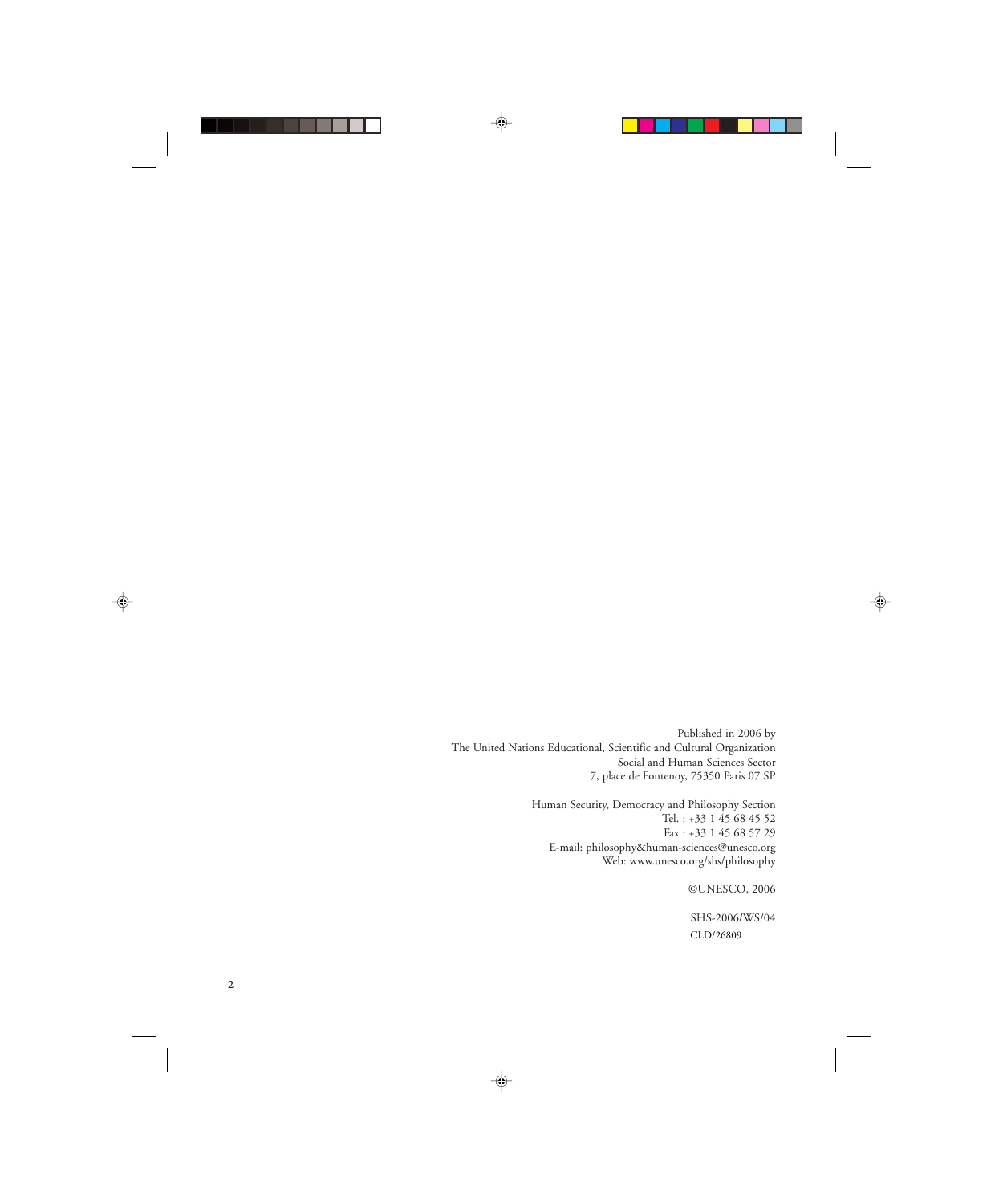*In 2003 UNESCO published the work entitled « La philosophie saisie par l'UNESCO » which retraces the history of philosophy within the Organization, in a context of historical change and influence of the great philosophical currents of the second half of the 20th century. The English translation will be published in 2006.*

俪

La Philosophie

## **GENERAL INTRODUCTION**

In 2005 and for the first time in its history, UNESCO adopted an Intersectoral Strategy on Philosophy, aiming to establish an institutional framework for its programme in favor of this key discipline in the Social and Human Sciences Sector. This Strategy proved necessary in view of the increasing amount of activities in this field implemented in close cooperation with Member States and a broad number of institutional partners, particularly since the launching in 2002 of the celebration of Philosophy Day at UNESCO.

It is upon the initiative of Turkey that the project of a strategy concerning philosophy was submitted to the Executive Board of the Organization. During discussions held on this topic at the 169th session of the Executive Board, a great number of its members insisted on the importance of this programme unique within the UN system and essential for the action of UNESCO in its capacity as 'intellectual and ethical conscience' of the United Nations. The representatives of Member States put forward the necessity to reflect together on the formulation of a strategy integrating simultaneously dialogue and philosophical analysis, the encouragement of the teaching of philosophy, the promotion of philosophical thinking and research, all of them reflected in the three pillars of this Strategy.

This Strategy is thus an outcome of a process resulting from broad consultations, numerous debates and exchanges about the priorities that UNESCO must consider for the promotion of philosophy. During two years, Permanent Delegations to UNESCO, National Commissions for UNESCO, more than 500 NGOs, 600 universities and 150 philosophers and eminent personalities from the field of philosophy were invited to express their opinion on the Strategy and to contribute to it.

The Strategy will be implemented in particular within the framework of Major Programme III, in cooperation with other concerned programme sectors as well as National Commissions for UNESCO. Special efforts will be made in order to mobilize the extra-budgetary funds necessary for its implementation.

Being essentially a place for exchange and encounter, UNESCO is well positioned to reflect that 'yearning for philosophy' mentioned by Mr Koïchiro Matsuura, UNESCO's Director General, at the opening of Philosophy Day on 18 November 2004. This expression conveys the growing interest for this discipline expressed by young pupils and students sensitive to the problems and challenges arising for humanity today.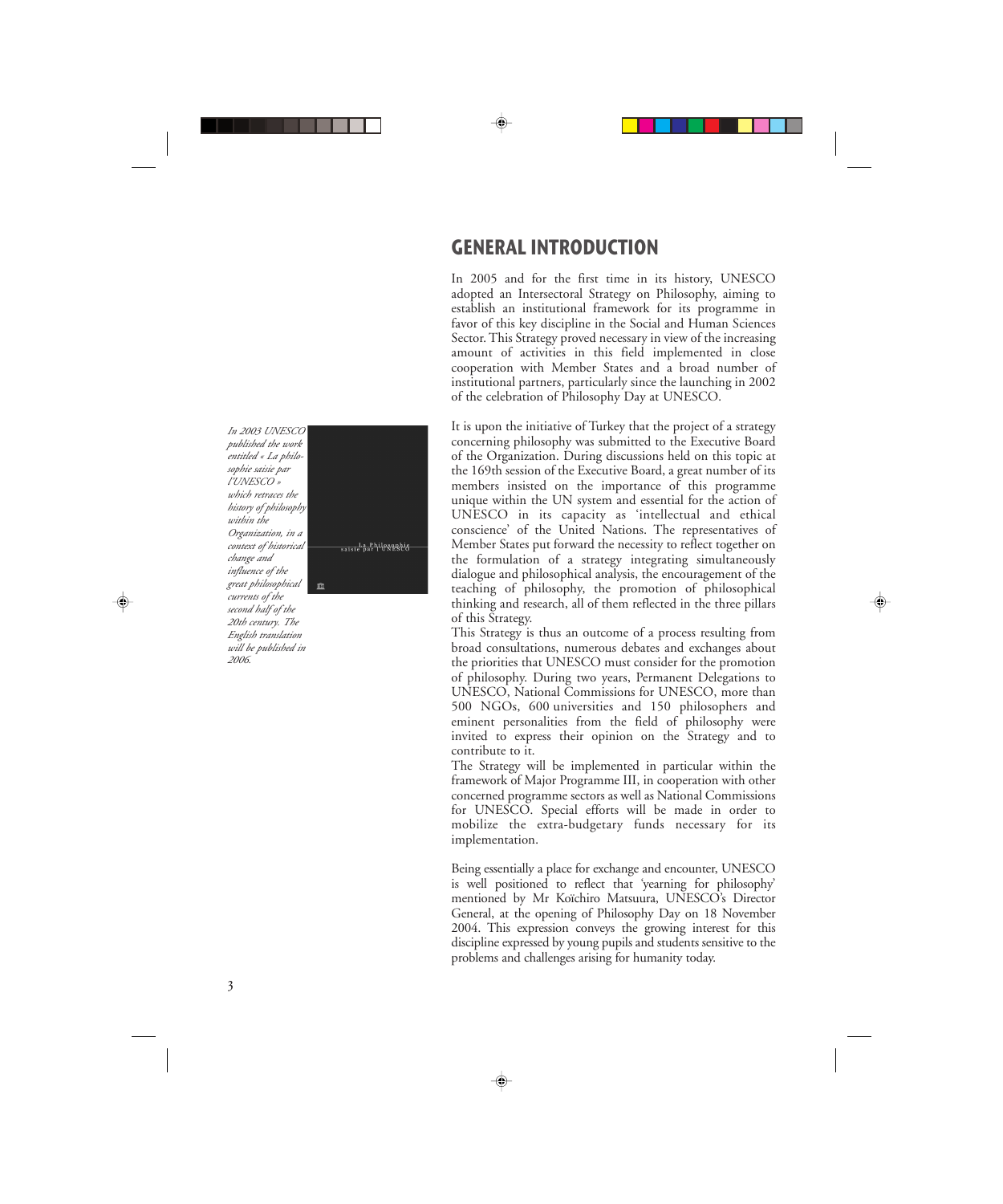Since its inception, UNESCO has endeavored to create a space of debate for all thinkers. One of the major concerns of the Social and Human Sciences Sector is to act as an interface providing philosophers the possibility to establish cooperation frameworks between them in all regions of the world, in terms of university exchanges particularly in the field of research, but also in terms of enrichment and mutual comprehension.

The Intersectoral Strategy on Philosophy aims precisely at conveying this dynamic into concrete activities that will boost cooperation and the reciprocal enrichment between philosophers of various regions of the world. Three main pillars of action were thus identified in order to respond in a more appropriate way to the expectations of philosophy experts and advocates of this discipline: (i) *The promotion of dialogue and philosophical analysis of contemporary questions*, a pillar whose priority is the establishment of networks among philosophers, as well as a large public disclosure of the key outcomes of reflection that should influence major decision making in today's societies, such as the concepts of justice and citizenship, the ethical requirements in the field of sciences or the evolution of the history of philosophical ideas, (ii) *The encouragement of the teaching of philosophy* whose crucial role for the development of a free and well informed thought must constantly be underlined, as well as the rigor in the teaching of this discipline in order to guarantee philosophy's total independence and relevance, and (iii) *The promotion and dissemination of philosophical knowledge* in order to make sure that philosophy is accessible to all.

By adopting this Strategy, UNESCO's aim was to put together the programmes developed in this field in a coherent and methodological framework that would follow an integrated and intersectoral procedure aimed at tackling the greatest number of problems challenging the world today.

Moreover, UNESCO's Intersectoral Strategy on Philosophy promotes philosophy itself as a true exercise of freedom.

It is the duty of philosophy to extend beyond its own field in order to enlighten all other disciplines as much as possible, thus contributing to the refining and renewal of the analysis of world problems and ongoing changes in all societies.



**Pierre Sané** Assistant Director-General for Social and Human Sciences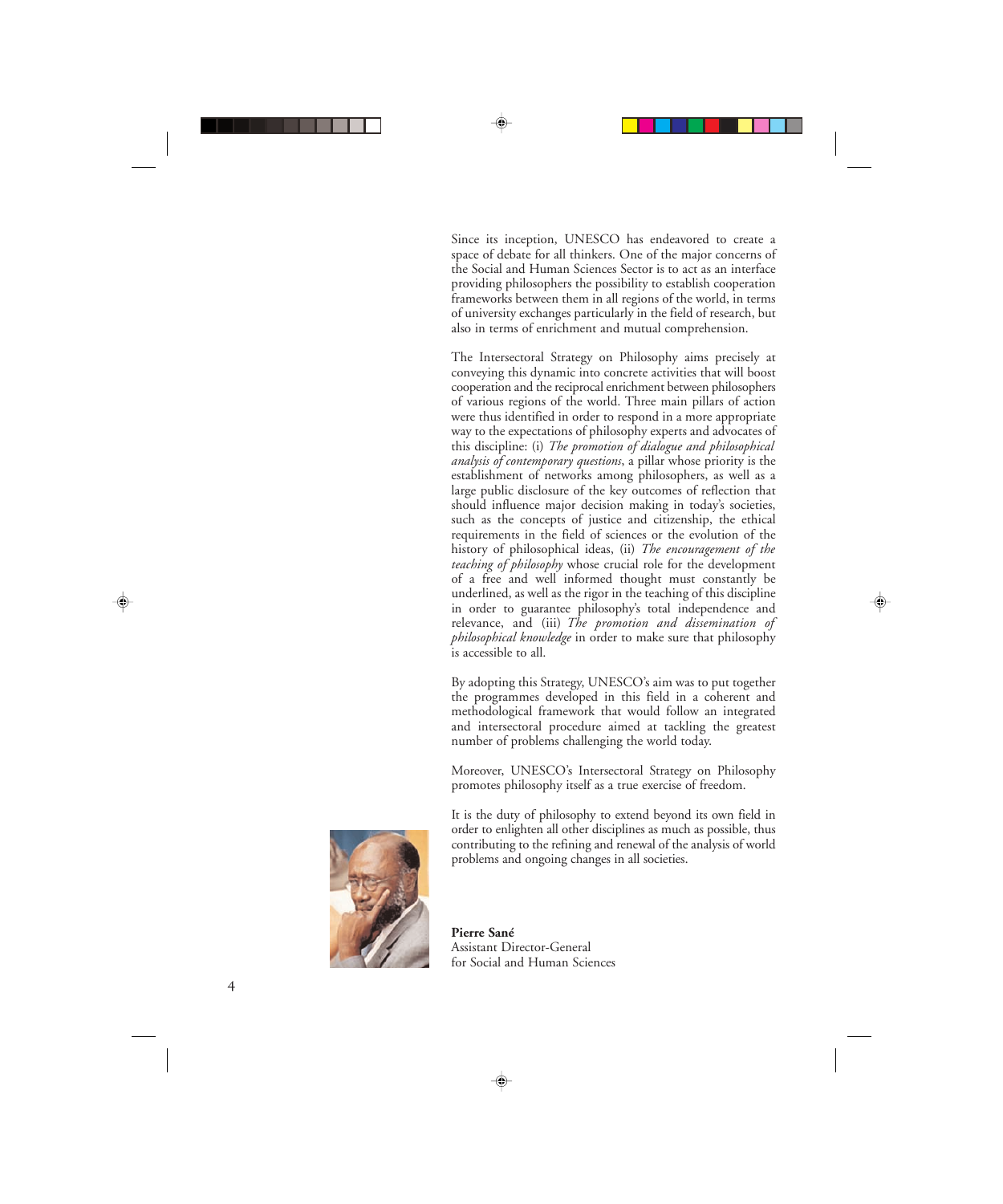# **INTERSECTORAL STRATEGY ON PHILOSOPHY**

*Intersectoral Strategy on Philosophy adopted by the Executive Board of UNESCO at its 171st session (2005). Document 171 EX/12*

### OVERVIEW: UNESCO'S ROLE

The importance of philosophy to the work of UNESCO is evident, since philosophical analysis and reflection are undeniably linked to the establishment and maintenance of peace, the core mission of the Organization. The Organization's Constitution provides that peace must be founded "upon the intellectual and moral solidarity of mankind". By developing the intellectual tools to analyze and understand key concepts such as justice, dignity and freedom, by building capacities for independent thought and judgment, by enhancing the critical skills to understand and question the world and its challenges, and by fostering reflection on values and principles, philosophy is a "school of freedom".

The necessity of a Philosophy Programme at UNESCO was underscored from the very inception of the Organization. One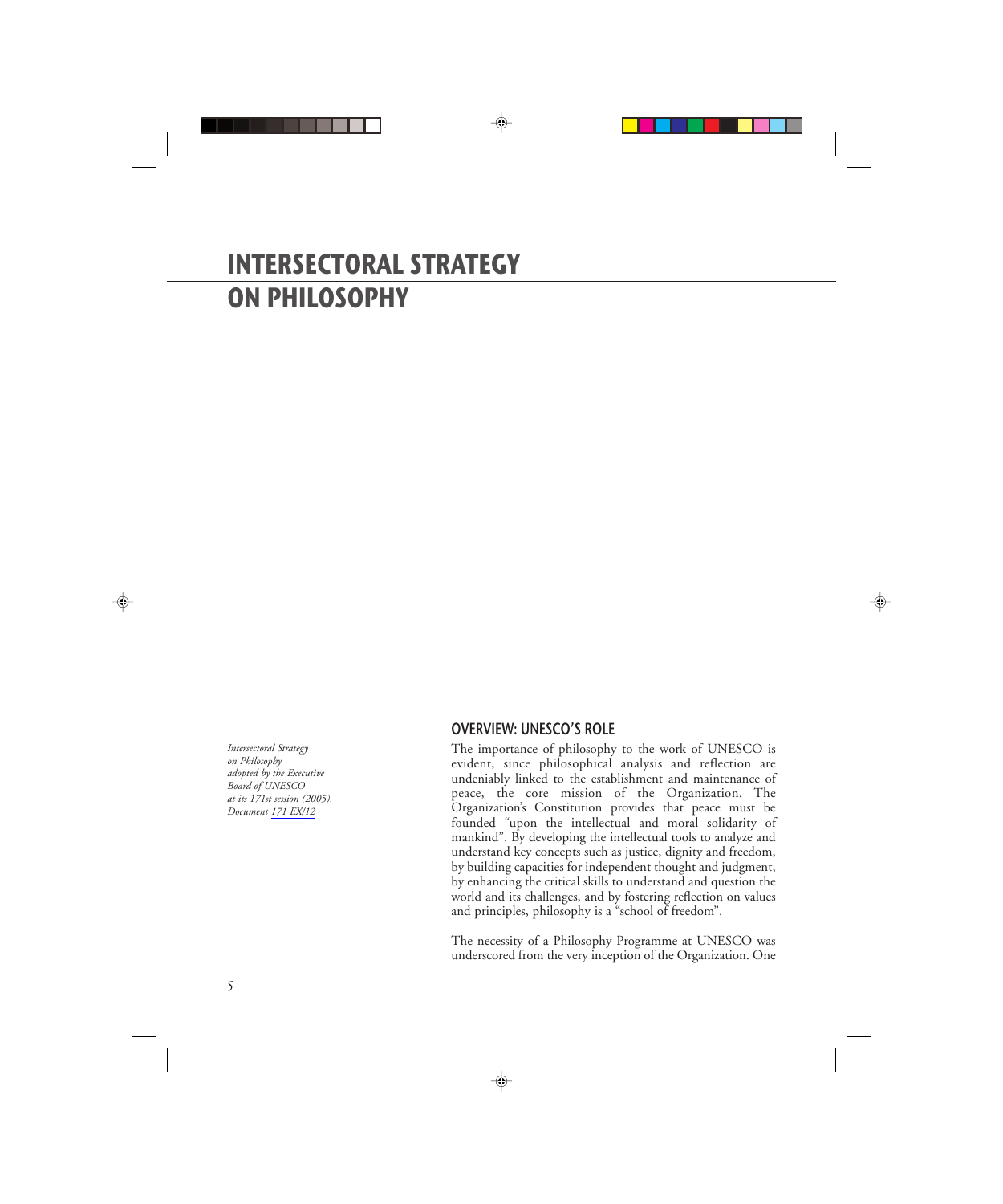of the tasks proposed for UNESCO in 1946 by the Preparatory Commission of the first General Conference of that year was for a philosophy Programme to "imbue the public mind with a certain number of philosophical and moral notions to be regarded as a minimum equipment, and which are calculated to reinforce respect for human personality, love of peace, hatred of narrow nationalism and the rule of brute force, solidarity, and devotion to the ideal of culture". Philosophy, then, can also be considered a school for human solidarity, and as a basis for better mutual understanding and respect, fundamental to fostering dialogue among civilizations. Any dialogue between cultures as well as reconciliation of communities must be founded on the values of peace and coexistence. Such ethical and principled dialogue presupposes a basic comprehension of the philosophical and moral notions essential to a true inter-subjective and open exchange.

The importance of philosophy was re-affirmed in February 1995, when philosophers gathered in Paris to adopt a Paris Declaration for Philosophy. It was stated that all individuals everywhere should be entitled to engage in the free pursuit of philosophy, and that the teaching of philosophy should be maintained or expanded where it exists, and introduced wher e it does not yet exist. Moreover, it was stated that the knowledge of philosophical insight in different cultures and their comparison, as well as the analysis of their commonalities and differences, should be supported.

UNESCO interprets philosophy in a broad sense as dealing with universal problems of human life and existence and instilling independent thinking for individuals. Philosophy is at the heart of human knowledge, and its scope is as wide as UNESCO's own fields of competence. The major issues dealt with by the Organization, such as education for all, cultural diversity, the ethics of science, human rights, knowledge societies, democracy, intercultural dialogue and dialogue among civilizations; need to have a solid philosophical foundation and analytical and conceptual rigour. Critical analysis of the concepts, norms and standards implied in the major programmes of UNESCO is necessary to enhance the effectiveness and relevance of the activities.

The UNESCO Philosophy Programme has always aimed at fostering philosophical dialogue and mutual learning of philo sophical trends. The present document presents a long-term strategy for the UNESCO Philosophy P rogramme, and aims at giving coherence to the activities of the Programme. It is the result of a two-year consultation process in which Permanent Delegations to UNESCO, National Commissions for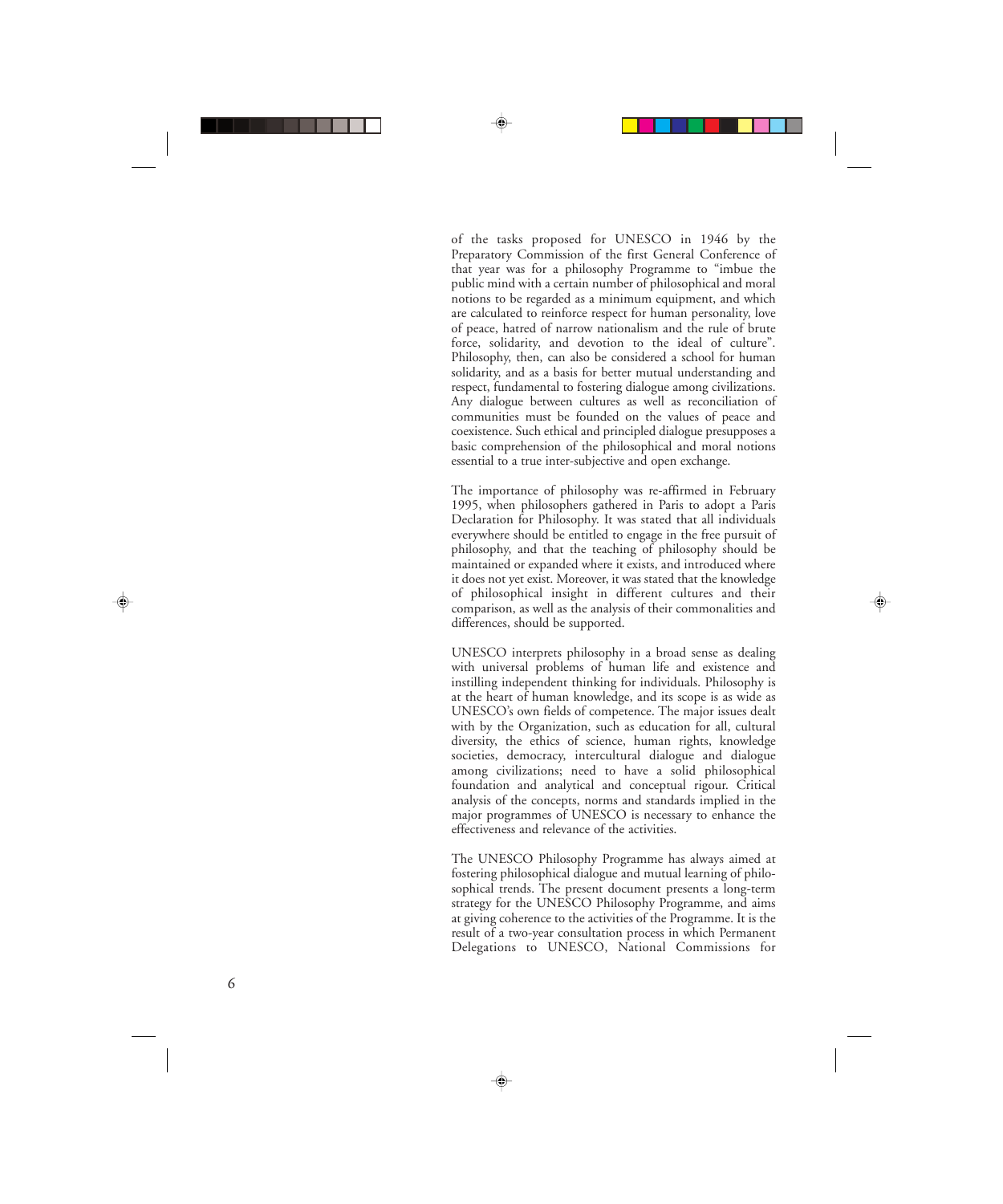UNESCO, 500 NGOs and 600 universities, as well as approximately 150 philosophers and eminent personalities, were invited to give comments and suggestions.

## Global Aims for the Intersectoral Strategy on Philosophy:

- To serve as a laboratory of ideas;
- To act as a catalyst for international cooperation on philosophical dialogue, study and research and to nourish the teaching of philosophy and public debate;
- To contribute to international reflection and debate on current world problems, in particular by strengthening the philosophical foundations of UNESCO's major programmes and issues of concern and facilitating debate on philosophical insights with decision-makers;
- To popularize philosophy among the general public;
- To promote the teaching of philosophy in the world, in particular, but not exclusively, through education institutions and to contribute in building capacities in Member States for philosophical scholarship, especially in countries where philosophy is not formally taught;
- To function as a clearing house in all the above-mentioned domains;
- To ser ve as a catalyst and facilitator to the process of dialogue among civilizations.

## Implementation of the Strategy

The assumption is that the present strategy applies to the UNESCO Secretariat and to the National Commissions for UNESCO, and that it will be implemented through close intersectoral collaboration and in partnership with relevant partners (universities, NGOs, institutes, academic societies, UNESCO Chairs, etc.). National Commissions will be invited to set up subcommittees on philosophy in order to:

- Liaise with the Secretariat;
- Disseminate information and materials;

• P romote the teaching of philosophy at secondary and university levels;

• Organize events to promote philosophy.

Particular efforts will be made to mobilize extrabudgetary funds for the implementation of the Strategy.

## Expected Results

– Research fostered and disseminated on key issues relative to the priority programmes of UNESCO (education for all, bioethics, knowledge societies, etc.) and to the challenges of contemporary society;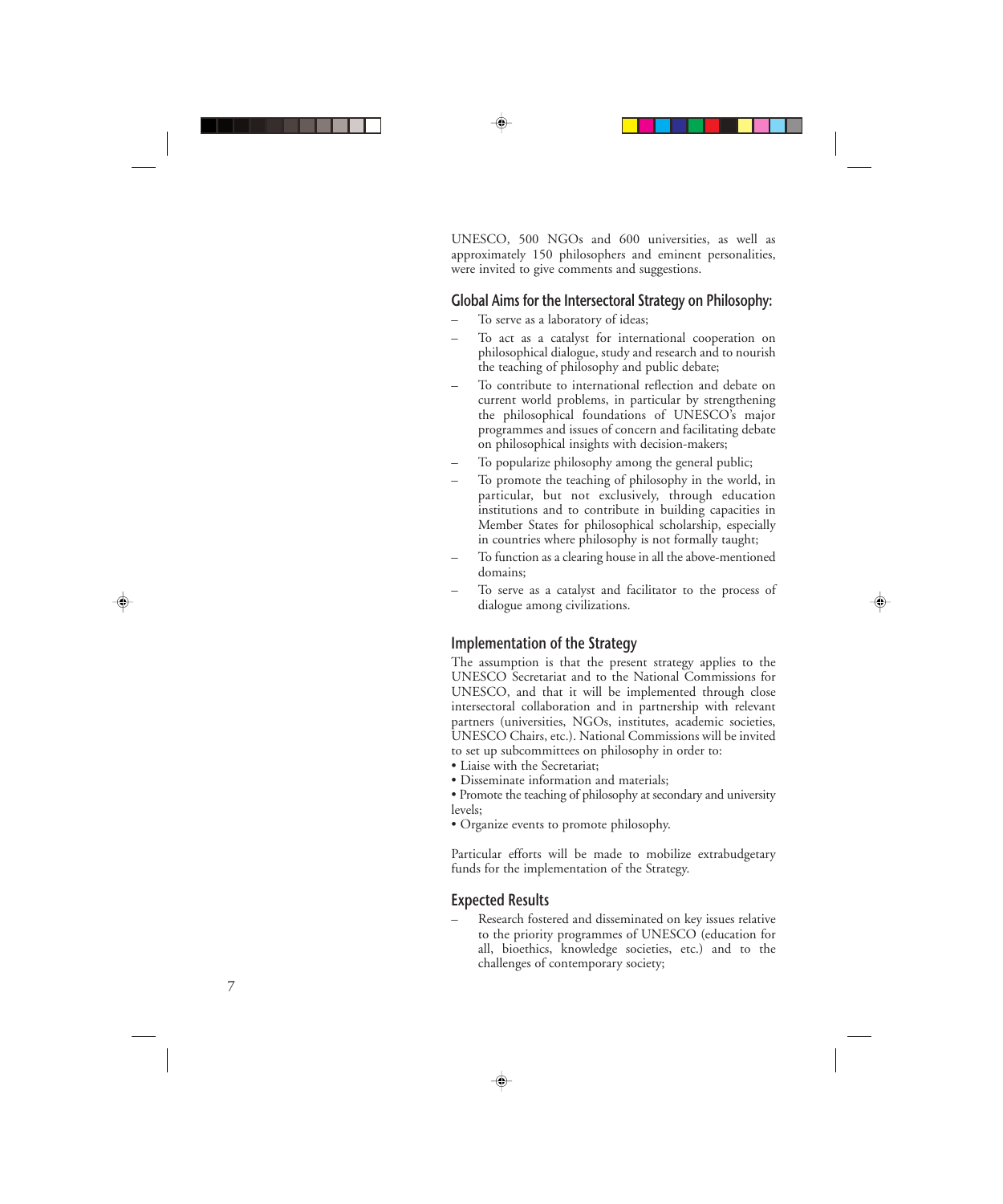- Publications and textbooks produced from the interregional and inter-cultural philosophical dialogues;
- The teaching of philosophy enhanced internationally at both secondary and university levels;
- The informal teaching and popularization of philosophy regarding the contemporary philosophical debates fostered among the general public;
- Capacities of National Commissions for UNESCO to carry out the Strategy enhanced.

## Key Pillars of Action for UNESCO in the Field of Philosophy:

- Pillar I Philosophy facing world problems<br>Pillar II Teaching philosophy in the world
- Teaching philosophy in the world
- Pillar III Promotion of philosophical thought and research

These three pillars are interconnected, with each pillar nourishing the others. The results of research and dialogues obtained in Pillar I will feed into Pillar II and its programme of teaching philosophy, and into Pillar III and its activities on the promotion of philosophical thought.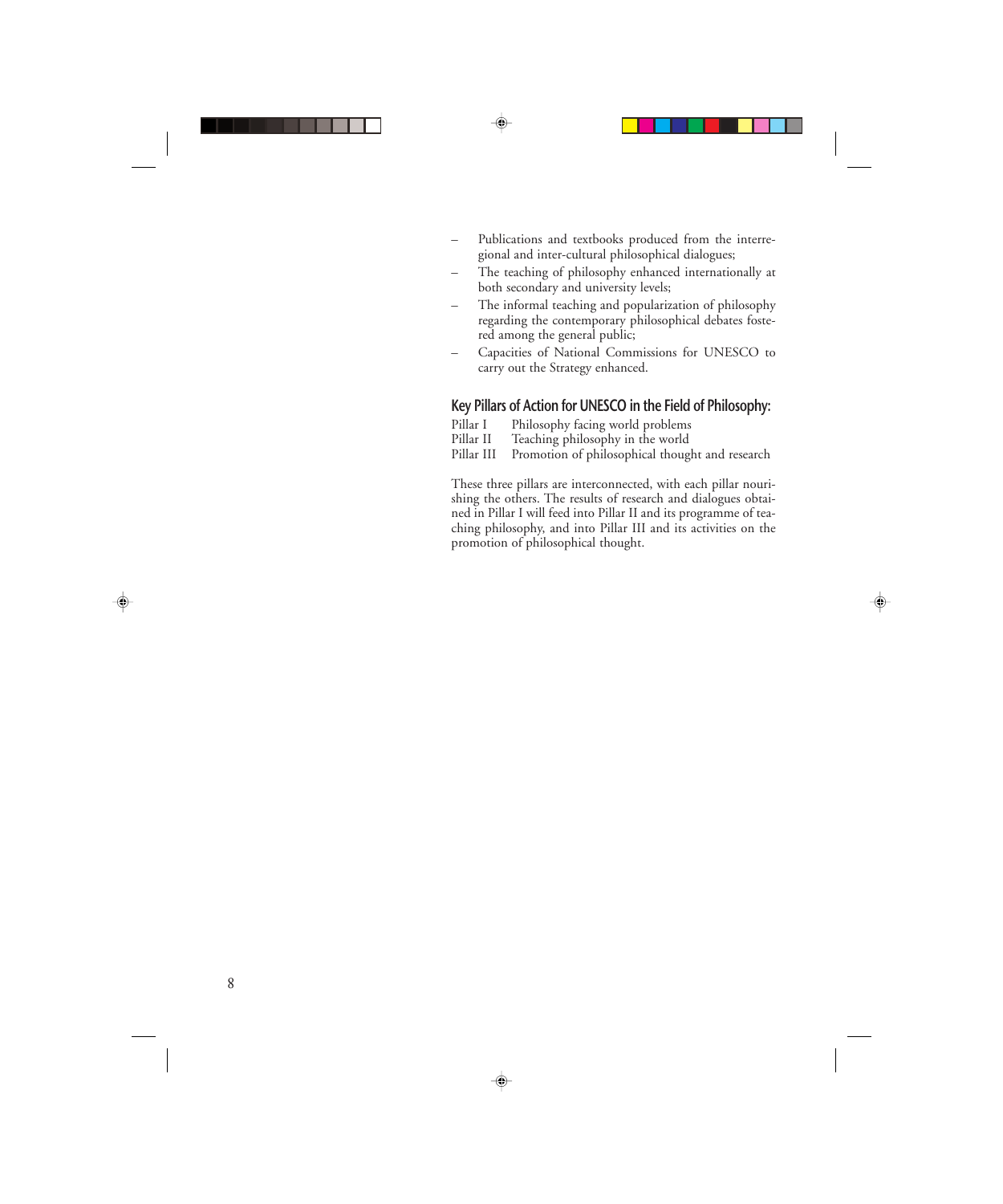## PILLAR I

## PHILOSOPHY FACING WORLD PROBLEMS DIALOGUE, ANALYSIS AND QUESTIONING OF CONTEMPORARY SOCIETY

UNESCO will support philosophical analysis and research that would focus on contemporary problems and its concrete consequences to social stability and peace-building, starting with UNESCO's priority programmes. Efforts will be made to encourage thinkers to tackle emerging global problems in order to foster new ideas and research. By supporting reflection by philosophers on the major problems facing humanity today, UNESCO will incite philosophers to play an influential role beyond their traditional academic sphere and participate actively in responding to contemporary problems, thus complementing ongoing academic research.

UNESCO, as an intellectual and ethical organization, has a role to play in creating a public space within which dialogue can acquire an authentic international dimension that is open to all. This dialogue, nourished by the concepts and ideas produced by thinkers, should also penetrate the realm of decision-makers, and give inspiration to the general public for action. The connection between reflection, debate and action will be reinforced by bringing together thinkers, policymakers and civil society. The main challenge will thus be to make a link between research and action.

In line with the United Nations Global Agenda for Dialogue among Civilizations, the activities in this Pillar will contribute to fostering a genuine process of dialogue by reviewing the concept of, and approaches to, dialogue among civilizations, with a view to broadening its scope and enhancing its relevance to current challenges which humanity is facing. Identification of obstacles to dialogue, analysis of what constitutes dialogue in relation to other forms of communication, and searching for the epistemological foundations of dialogue will be some of the key issues that will be given attention.

## The proposed activities include:

- Philosophical reflections and dialogues on the central themes relevant to the priorities of UNESCO: dialogue among civilizations, education for all, bioethics, knowledge societies, cultural diversity, ethics of the environment, poverty, sustainable development, etc.;
- Philosophical reflections and dialogues on the central themes relative to the World Congress of Philosophy: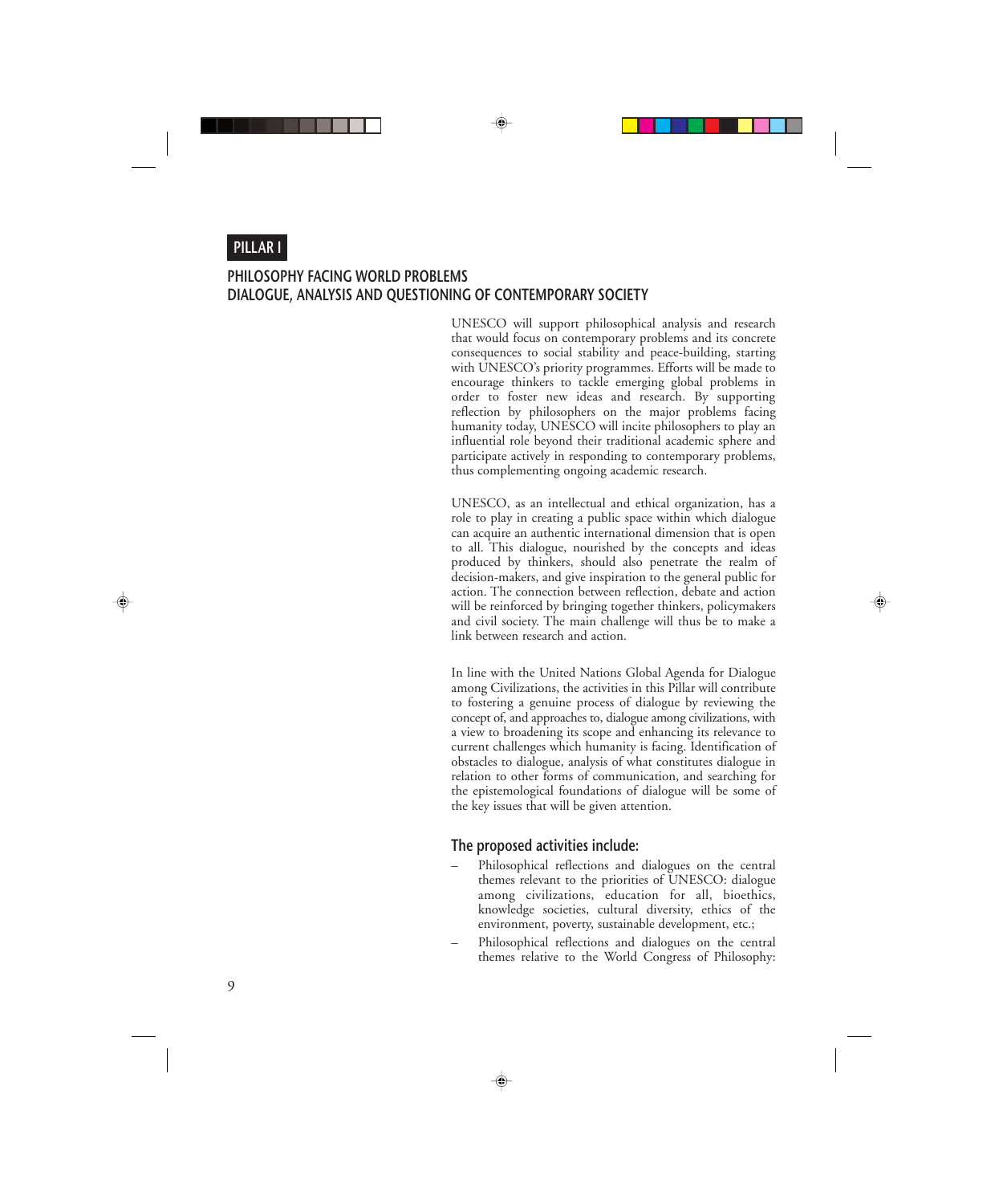Philosophy facing world problems, topics such as globalization and responsibility, equality, collective and individual action, identity and justice;

- Interregional Philosophical Dialogues: Launched in 2004, this programme aims at establishing philosophical dialogues among scholars of various regions of the world, e.g. the Arab world and Asia, Africa and Latin America, Africa and the Arab world, Western and Eastern Europe, etc.;
- Virtual Resource Centre: A website containing reference documents, current research papers, summaries of papers presented in various UNESCO conferences and seminars, online discussions and a virtual library would be set up under the section of the UNESCO Philosophy Website to serve researchers, students and scholars in the field of philosophy.

These activities will be implemented in partnership with the relevant UNESCO sectors, NGOs, universities, research institutes and philosophers.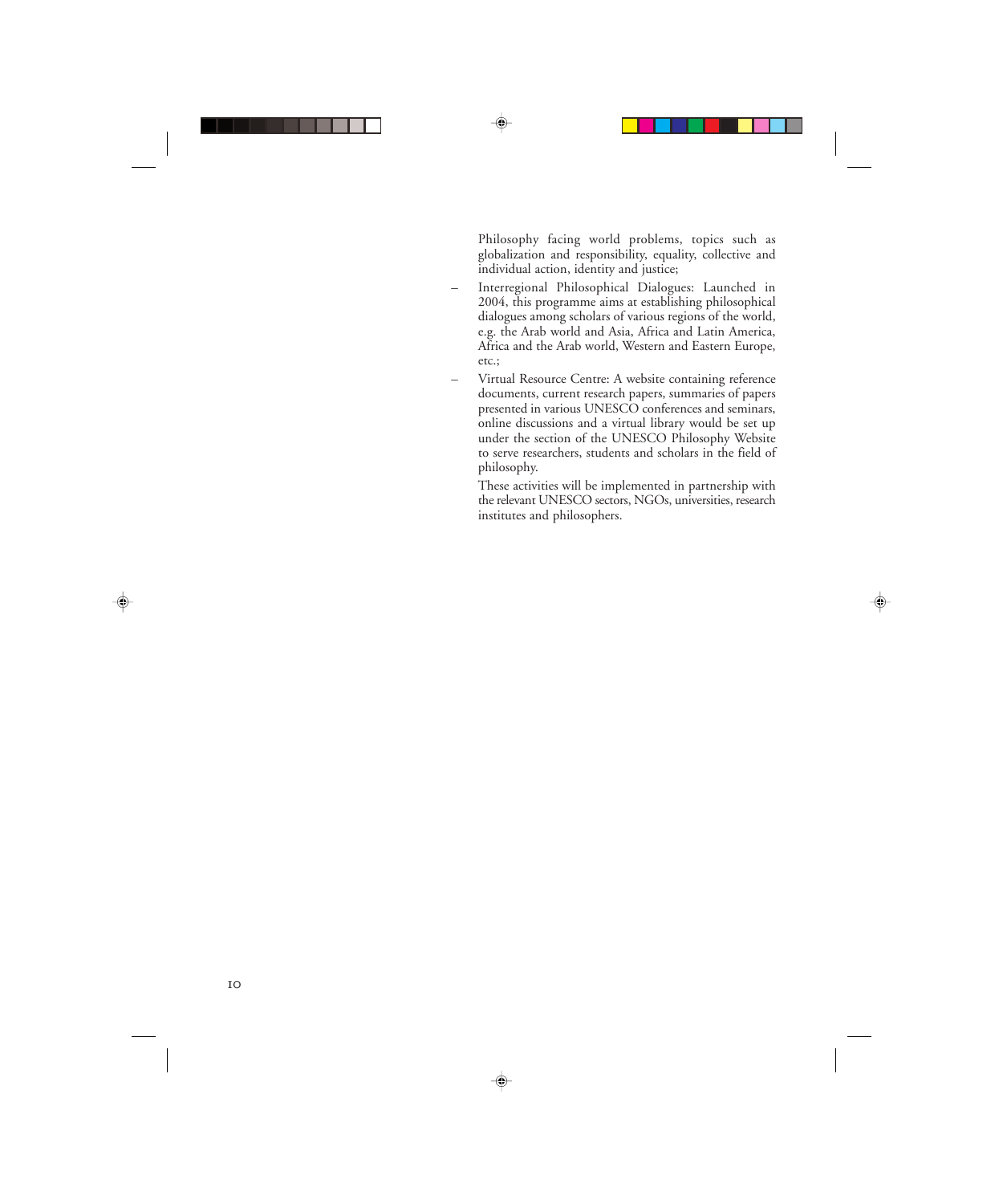## **Interregional philosophical dialogues**

The aim of the activity entitled 'Interregional philosophical dialogues' is to create networks of philosophers in all areas of the world. A strong need has arisen to create a space for the encounter and exchange between philosophers not having the possibility to meet while practicing and teaching philosophy in their respective countries. UNESCO acts as a catalyst for the encounter between philosophers, philosophical traditions and philosophical experiments, each one contributing to the construction of the values of peace and mutual understanding.

An 'Interregional philosophical dialogue between Asia and the Arab world' was launched in the framework of the celebration of the third Philosophy Day held in November 2004 at UNESCO's Paris Headquarters. A great number of philosophers of the two regions discussed problems common to the practice of philosophy in their respective areas and identified the main lines of action for an optimal way of establishing networks between the two regions. On the initiative of the Korean National Commission for UNESCO, UNESCO participated in the organisation of a conference on 'Democracy and social justice in Asia and in the Arab world' held in November 2005 in Seoul (Republic of Korea), as a follow-up to the 2004 meeting.

The dialogue between the communities of philosophers from a great number of countries composing these two vast regions will lead not only to stronger synergies but also to the elaboration of publications able to satisfy the need for mutual knowledge and necessary interaction.

A philosophical dialogue between Africa and Latin America was also launched in the framework of the 2005 World Philosophy Day celebrated in Santiago (Chile). This meeting allowed for the creation of ties between the philosophical communities of the two regions as well as for a definition of the priorities and challenges common to these two regions. During the meeting, the quality of philosophy teaching and its challenges emerged among the most salient topics.

In accordance with the purpose of the Intersectoral Strategy on Philosophy, the interregional philosophical dialogues will continue between the other different parts of the world, always in accordance with the following principle: to create ties between philosophers in the areas where these still do not exist, and to reinforce the already existing ones.



*Launching of the interregional philosophical dialogue between Asia and the Arab world. UNESCO Headquarters, Paris 16 and 17 November 2004.*



*Launching of the interregional philosophical dialogue between Africa and Latin America UNESCO Office in Santiago (Chile) 24 November 2005.*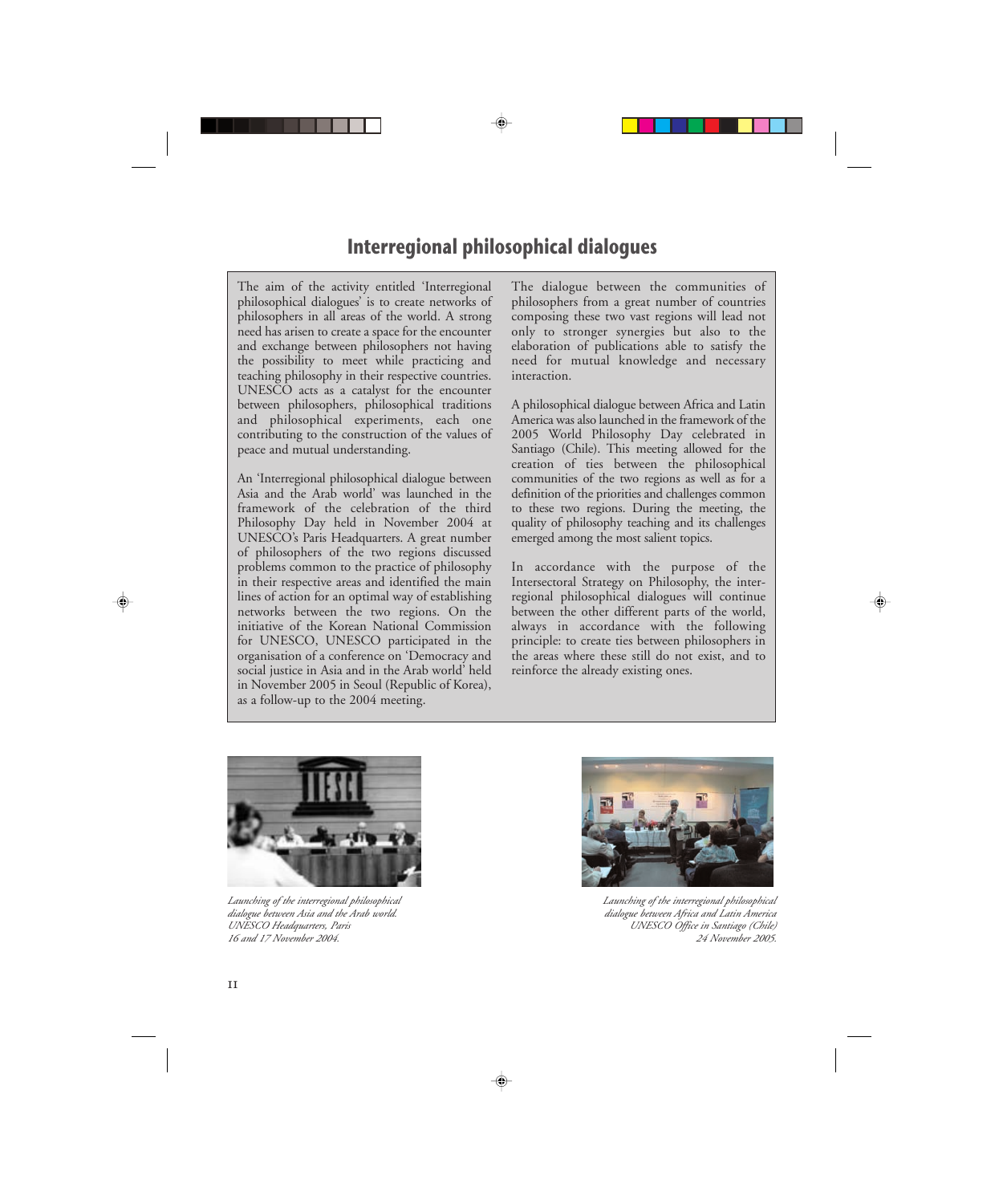## PILLAR II

## TEACHING PHILOSOPHY IN THE WORLD FOSTERING CRITICAL REFLECTION AND INDEPENDANT THINKING

The teaching of philosophy contributes to the development of free citizens. It "encourages one to judge for oneself, to confront all sorts of arguments, to respect what others have to say, and to submit only to the authority of reason". In other words, the teaching of philosophy is highly relevant to understanding the world-views and philosophical foundations of human rights, and contributes to building the capacity for individuals to have genuine freedom of thought, freedom from dogmas and unquestioned "wisdom". It also fosters the ability for a human being to make judgements concerning his/her situation. This is inevitably linked to the possibility for evaluation, critique and choice for action or non-action.

The importance of philosophy education was affirmed in 1950 at the fifth session of the General Conference which decided that UNESCO should make "an inquiry into the place of the teaching of philosophy in the several educational systems, the way in which it is given, and its influence upon the moulding of the citizen" (5 C/Resolution 4.1212). The first survey produced in 1953 under the direction of Georges Canguilhem on nine countries was followed up in 1995, with a more complete survey on 66 countries. However, there has not been a systematic follow-up to the recommendations of the experts on the survey regarding philosophy education.

## The proposed activities include:

- Conducting a state-of-the-art assessment and evaluation study on the teaching of philosophy in the world today;
- Developing policy recommendations on the teaching of philosophy at secondary and university levels through the National Commissions for UNESCO. The recommendation package will also include monitoring and evaluation mechanisms to inform Member States of the current state of teaching philosophy in the world (in partnership with the UNESCO Education and Culture Sectors);
- Developing recommendations to Member States on comprehensive curriculum development, which would include the teaching of different philosophical trends as well as comparative philosophy;
- Developing manuals, exchange programmes, seminars, etc. in order to foster the teaching of philosophy in the world (in partnership with the UNESCO Education Sector);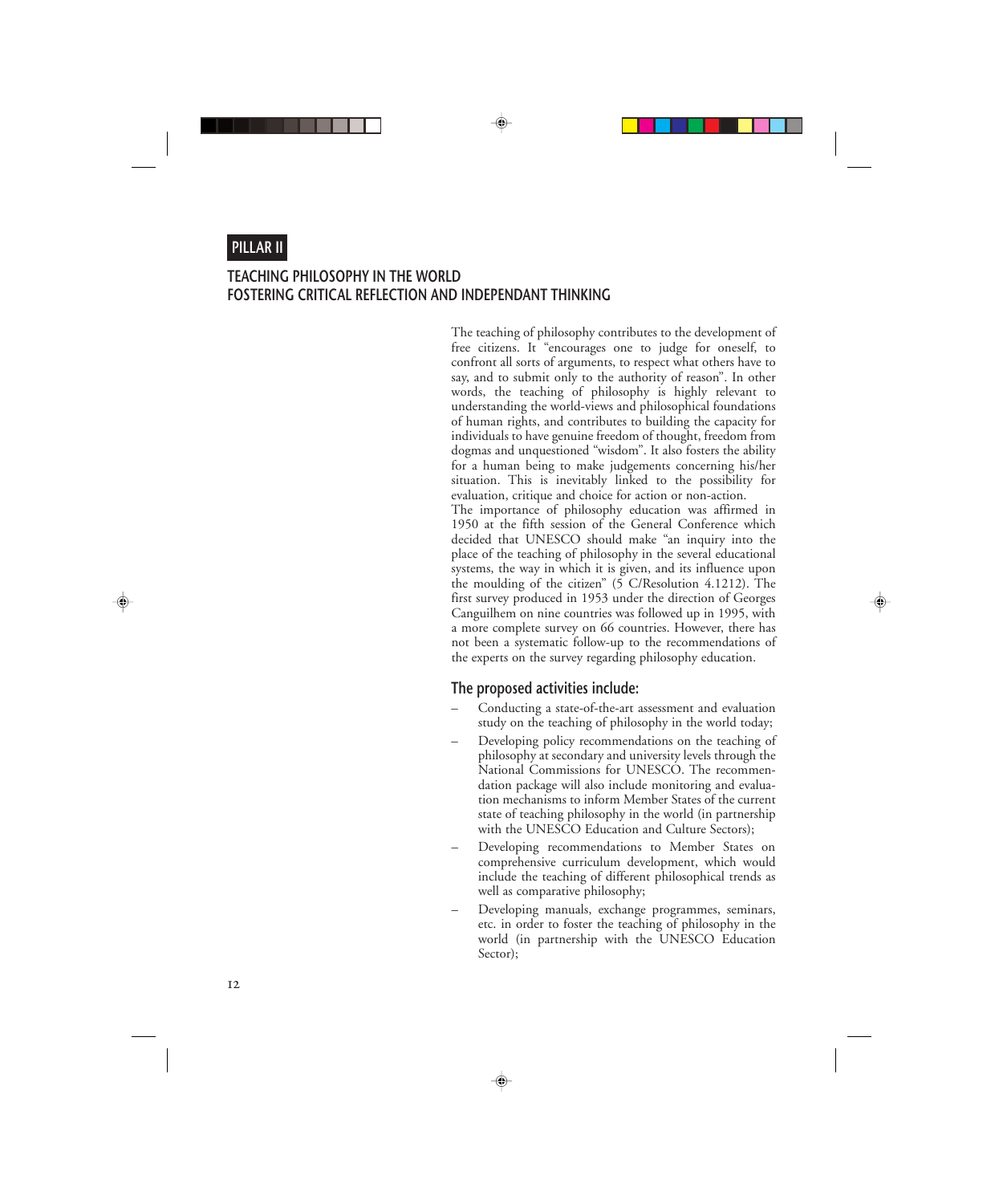

*XIIIth International Philosophy Olympiads (IPO) Warsaw (Poland) 19 – 23 May 2005*



*Ms Ioanna Kuçuradi (Turkey) Chairholder of UNESCO Chair in Philosophy Hacettepe University (Turkey). She was awarded the UNESCO's Aristotle medal, in 2003, in acknowledgement of her work for the promotion of philosophy and human rights.*

- Supporting the development of International Philosophy Olympiads: The Olympiads, initiated by the International Federation of Philosophical Societies, presently gather students of high-school level from over 20 countries for an essay competition in philosophy. Efforts will be made to support this initiative in other countries (in partnership with the relevant NGOs):
- Strengthening the network of UNESCO Chairs in Philosophy: In addition to giving coherence to existing Chairs, efforts will be made to establish Chairs in Africa and South-East Asia, as well as other regions in the world (in partnership with existing Chairs and the UNESCO Education Sector);
- Disseminating materials produced by the research activities in Pillar I through CD-ROMs and through the UNESCO website: These materials can be used as reference texts in order to foster a comprehensive approach to the teaching of philosophy with respect to the various philosophical trends in the different regions of the world (in partnership with NGOs, universities and institutions).

#### **STUDY ON THE STATE OF THE TEACHING OF PHILOSOPHY IN THE WORLD**

Following the adoption of the Intersectoral Strategy on Philosophy during the 171<sup>st</sup> Session of the UNESCO Executive Board, the implementation of Pillar II of the Strategy was started by the elaboration of a study on the state of philosophy teaching worldwide.

The objective of the study is to provide the most exhaustive collection of information on the present state of philosophy teaching throughout the world.

On the one hand, the study's quantitative aspect will be ensured through a consultation by a questionnaire and the gathering of updated statistical data. On the other hand, the qualitative side of the study will be ensured through an analytical and scientific use of the data collected.

Upon request of the Member States, the results of the study will be published by UNESCO. The publication will be communicated to all countries and their National Commissions for UNESCO and will thus provide a global vision of the positive aspects and of the failures existing in this field. Consequently, it will serve as a basis for elaborating a consolidated plan of action for the better promotion of philosophy and its teaching.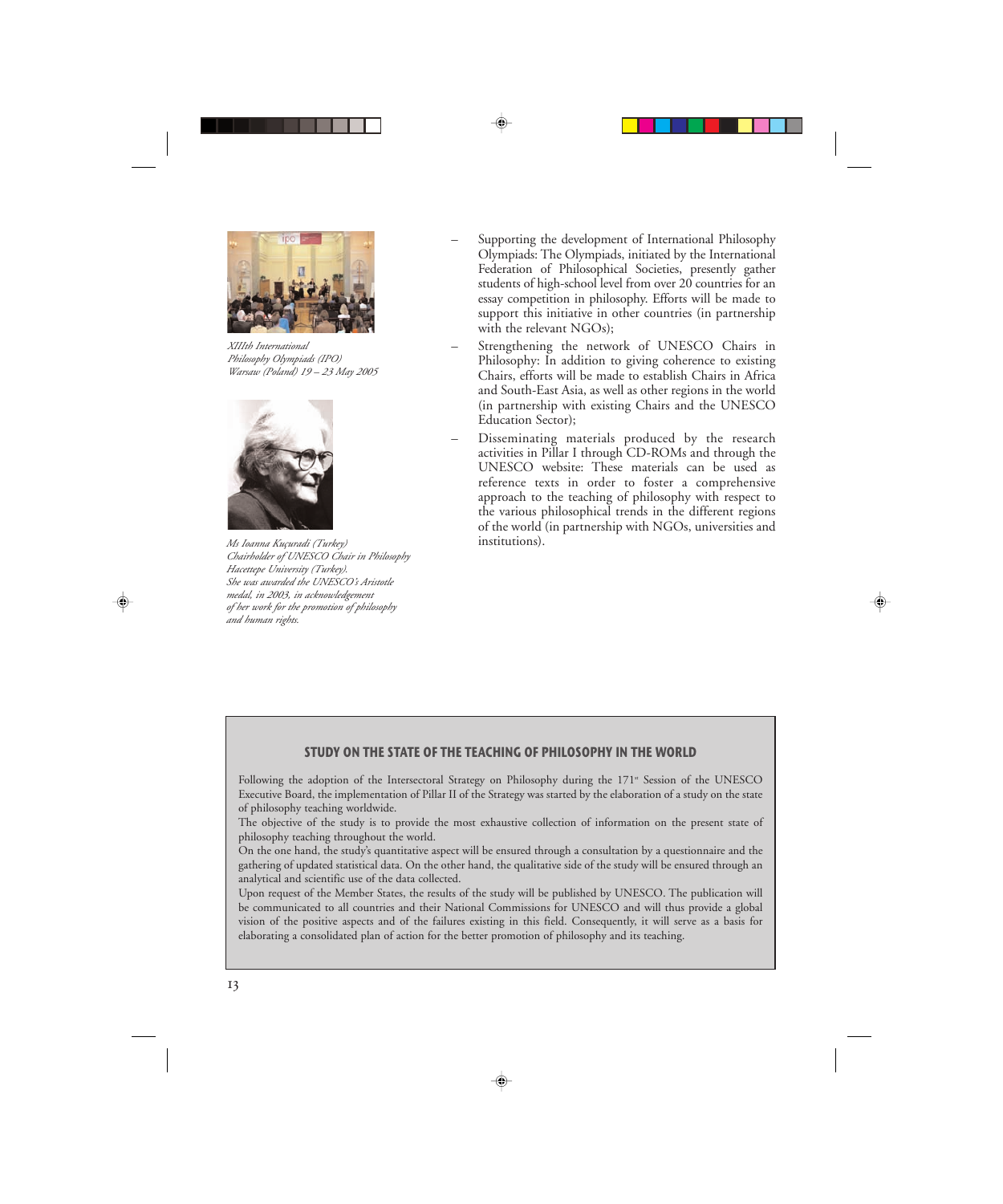## PROMOTION OF PHILOSOPHICAL THOUGHT AND RESEARCH



*Proceedings of the World Philosophy Day, 21 November 2002 Series of 11 booklets (2004)*



*Proceedings of the World Philosophy Day, 20 November 2003 Series of 7 booklets (2005)*



*Proceedings of the World Philosophy Day, 18 November 2004 Series of 10 booklets (2006)*

Popularization of philosophy is essential in developing a democratic and peaceful culture. Linking the knowledge generated in philosophy and fostering independent thought in the minds of the general public is crucial to peace, especially in countries where philosophy is not yet formally taught. Special emphasis will be put on the translation of philosophical works.

## The proposed activities include:

- Organizing the celebration of UNESCO Philosophy Day: This is essentially a forum for reflection which aims at promoting and popularizing philosophy. Launched in 2002, events to celebrate philosophy are organized at Paris Headquarters and in Member States in cooperation with various partners. Special emphasis will be made to work, through the National Commissions for UNESCO, with various cities on their initiatives for the popularization of philosophy (in partnership with NGOs, universities, institutes);
- Developing a series of interviews with philosophers from all regions of the world: Philosophers Today: Conversations with Contemporary Thinkers. The interviews which will be recorded and filmed will be published in a booklet with a CD-ROM attached for wide dissemination. This can also be used as a teaching material. The aim is to establish an evolving Encyclopaedia of Philosophers, following the model of the RAI Television and their programme of interviews with philosophers and their multimedia Philosophical Encyclopaedia (in partnership with television networks such as RAI, NGOs, universities and institutes);
- Developing programmes for television and/or radio on philosophy which would complement the work already done through Internet sites on philosophy (in partnership with NGOs, universities and institutes);
- Encouraging and promoting the translation of philosophical works (in partnership with research institutes and universities).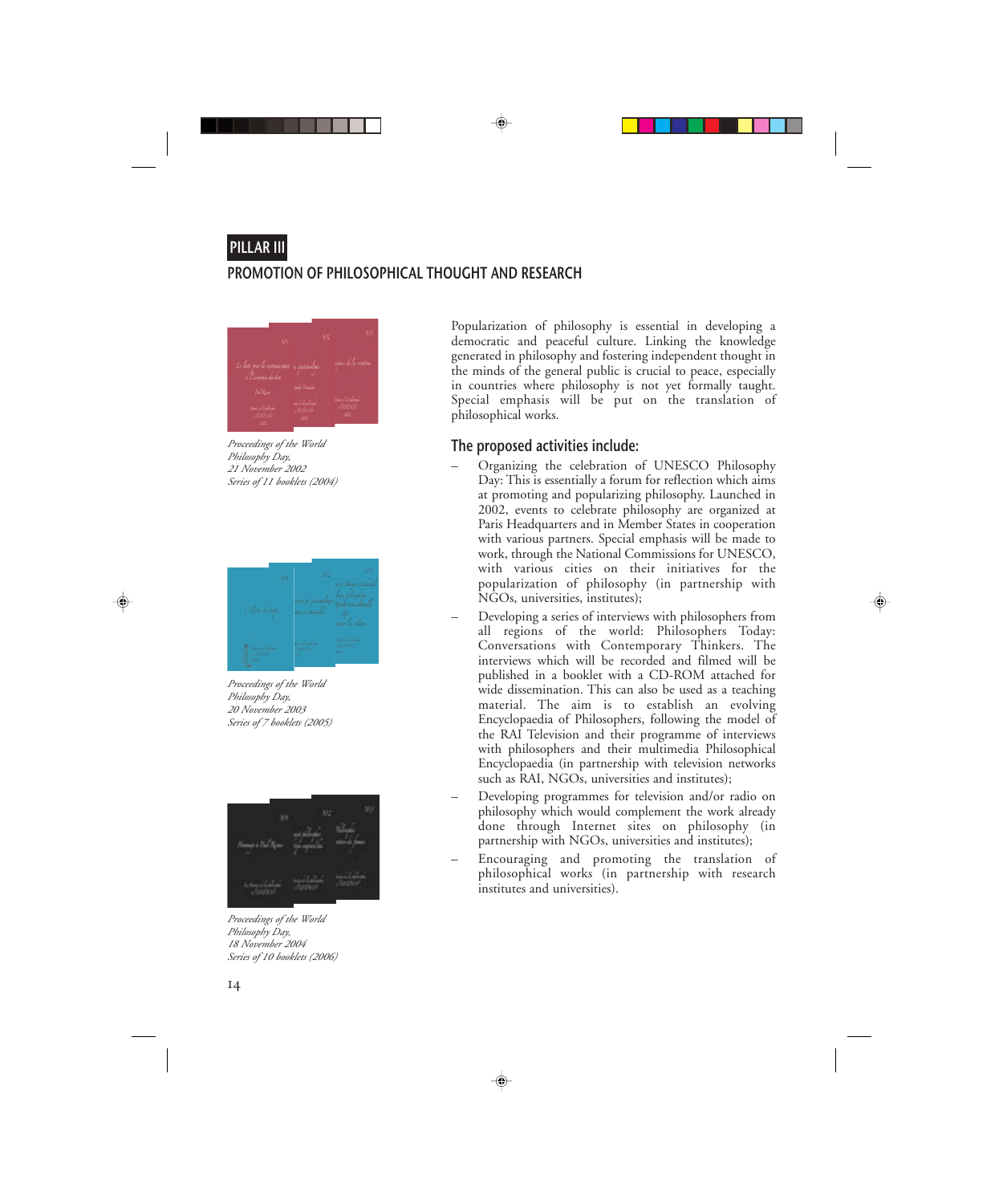## Proclamation of a World Philosophy Day Resolution adopted by the General Conference on its  $33<sup>rd</sup>$  session, 19 October 2005

### *The General Conference,*

*• Having examined* document 33 C/45 relating to the proclamation of a world philosophy day and the decision of the Executive Board concerning that proclamation, *• Endorsing* the results of the feasibility study presented by the Director-General on the celebration of a world philosophy day (171 EX/INF.12), *• Recalling* that philosophy is a discipline that encourages critical and independent thought, and is capable of working towards a better understanding of the world and promoting tolerance and peace, *• Noting* that the proclamation of a world philosophy day will not have any additional financial implications for the regular budget of UNESCO for 2006-2007, *• Convinced* that the institutionalization of Philosophy Day at UNESCO as a world philosophy day would win recognition for and give strong impetus to philosophy and, in particular, to the teaching of philosophy in the world,

> *1 - Proclaims* the third Thursday of November every year "World Philosophy Day"; *2 - Invites* the Member States of UNESCO to participate actively in the celebration of this Day and in the determination of the theme, at the local, national and regional levels, with the active participation of National Commissions for UNESCO, non-governmental organizations and the public and private institutions concerned (schools, universities, institutes, municipalities, cities, communities, philosophical associations, cultural associations and so on);

*3 - Invites* the Director-General to encourage and support all initiatives which will be taken in this regard at the national, regional and international levels; *4 - Requests* the General Assembly of the United Nations to associate itself with this

celebration and encourage the Member States of the United Nations to do likewise.

> *Opening ceremony of the World Philosophy Day in Santiago, (Chile), which took place on 24 November 2005 in the presence of Mr Ricardo Lagos Escobar, President of the Chilean Republic.*